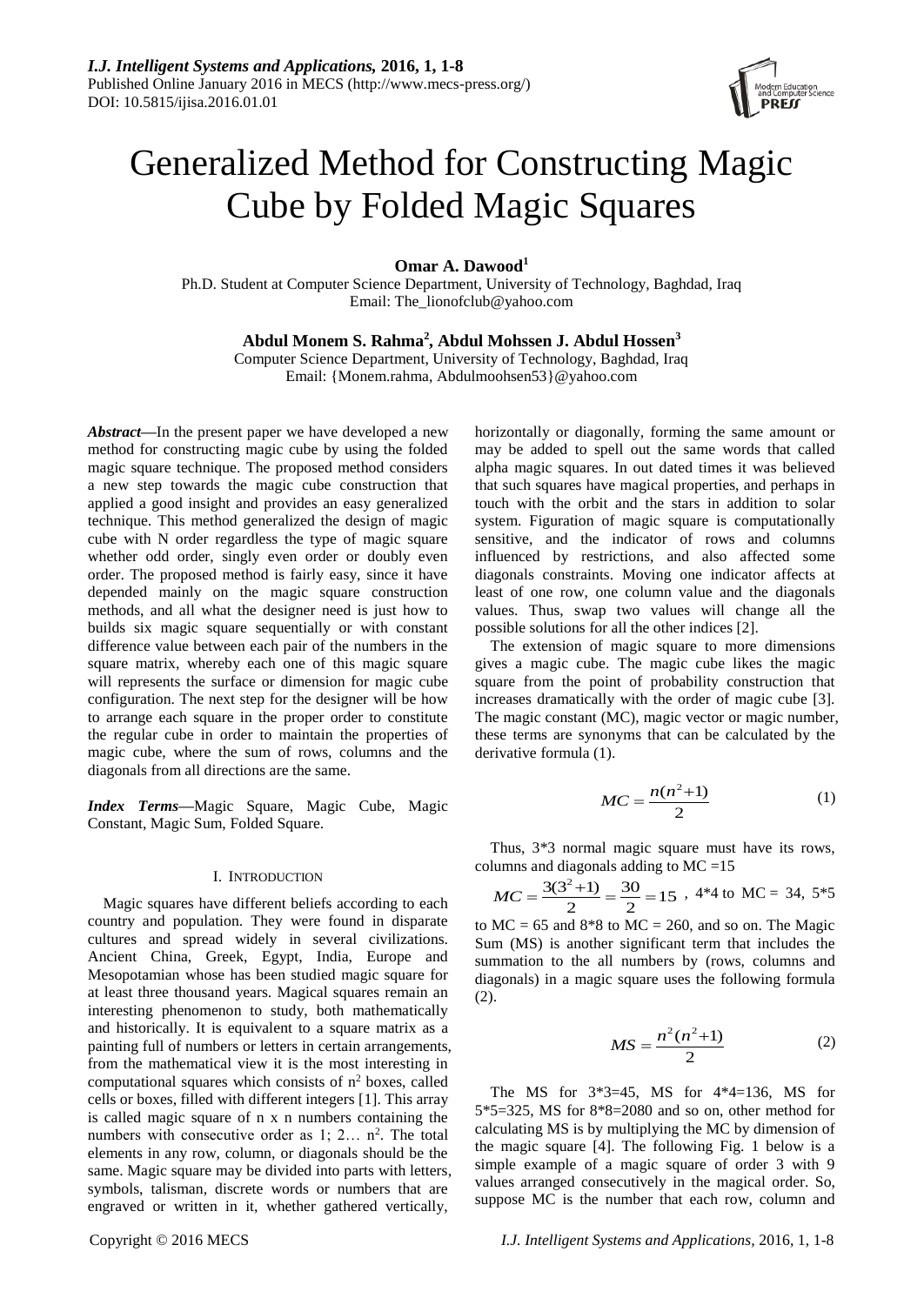diagonal must be add up to a vector numbers, and (P) is a pivot element for the numbers through which the magic square is determined and constructed. The pivot element in the magic square represents the center element in the middle square as it explained and mentioned with shaded central number, and through which can be determined some properties of the magic square.

| 8 |   | 6 |
|---|---|---|
| 3 | 5 |   |
|   | 9 | 2 |

Fig.1. Magic Square of Order 3

The pivot element at any magic square of odd order with sequential numbers can be calculated with the following formula:

$$
P = \frac{n^2 + 1}{2} \tag{3}
$$

For example: the following two examples include pivot computing in magic square of order three and order five.

$$
P = \frac{n^2 + 1}{2} = \frac{3^2 + 1}{2} = 5, \ P = \frac{n^2 + 1}{2} = \frac{5^2 + 1}{2} = 13
$$

and so on Here, is another formula to determine the pivot element in non-sequential odd order numbers that might begin with indeterminate integer number, or have a period, in another word that have difference between the numbers greater than one. As stated below in equation (4). Where N= square order, A=starting number and D=difference number that represents the difference between the successive and the previous numbers. The Fig. 4 below states three of different examples a, b and c respectively that explains the whole notation [5][6].

$$
P = \left(\frac{2A + D (N^2 - 1)}{2}\right) \tag{4}
$$

| 75      | 54 | 69 | 52 |    | 42 | 17 |    | 13 |
|---------|----|----|----|----|----|----|----|----|
| 60<br>L | 66 | 72 | 27 | 37 |    |    | 11 | 15 |
| 63<br>L | 78 | 57 | 32 | 57 | 22 |    | 19 |    |

```
(a) : N=3, A=54 and
          (b): N=3, A=17 and D=5(c) : N=3, A=3 and D=2Fig.2. Three Magic Square of Order 3 with constant difference
```
(a) 
$$
P = \left(\frac{2*54 + 3(3^2 - 1)}{2}\right) = 66
$$

(a) 
$$
P = (\frac{2 \times 17 + 5 (3^2 - 1)}{2}) = 66
$$
  
(b)  $P = (\frac{2 \times 17 + 5 (3^2 - 1)}{2}) = 37$ 

(c) 
$$
P = \left(\frac{2 \cdot 3 + 2 \cdot (3^2 - 1)}{2}\right) = 11
$$

## II. RELATED WORKS

For long years, several researchers and mathematician specialists have created many related works about the magic square and magic cube. The following are some studies and discussions to the prior labor which so far associated work to the proposed method: In 1970, Richard Meyers invented a perfect eighth-order magic cube that is known by his name Meyers cube. The Meyers cube consist of sequence of numbers from 1 to  $n<sup>3</sup>$ that arranged in each row, column and diagonal with cross section way. The Meyers cube is interested in several symmetries properties which assume that the cube is associative and every orthogonal and diagonal line sum to the same specific number. The corners values in the inner small cube as well as the corners values of each rectangular in the Meyers cube also sum to a constant certain number. The prominent feature for the symmetries properties makes that possible for a tantalizing number and for rearrangements of the cube [7].

In 1981 J. Barkley Rosser and Robert J. Walker are another two researchers whom introduced a new approach for constructing a perfect eighth-order magic cube. They also explained and proved that the perfect pan diagonal cubes are found for whole the orders with multiples of 8 and also for all the odd orders that more than 8 order. This approach considers a generalized method for the magic cube with order of multiple eight [8]. In 1988, John Hendricks submitted new ideas and published many refereed related papers. So he developed a simple and clear technique in constructing an odd order magic cube with N order. As well he published an extended dimension of hyper cubes with four, five and six dimensions; in addition, he had an elegant works and great contribution in the magic square area and in methods development. John Hendricks expanded his work with magic square and magic cube particularly with the ornate and embedded varieties that represents new direction in the mathematical field [9].

#### III. MAGIC SOUARE CONSTRUCTION

There is no specific method or limited algorithm to build or constructs all the types of magic square. So the algorithm which works for even squares order will not work for odd order without some additional work or modification, except for the trial and developing computer software by using programming languages. Various methods for constructing magic squares have been evolved through the ages. When considering these methods, it is useful to categorize magic squares in to three classes according to the matrix dimensions by discussing three most common techniques of the construction magic squares: those of an odd order;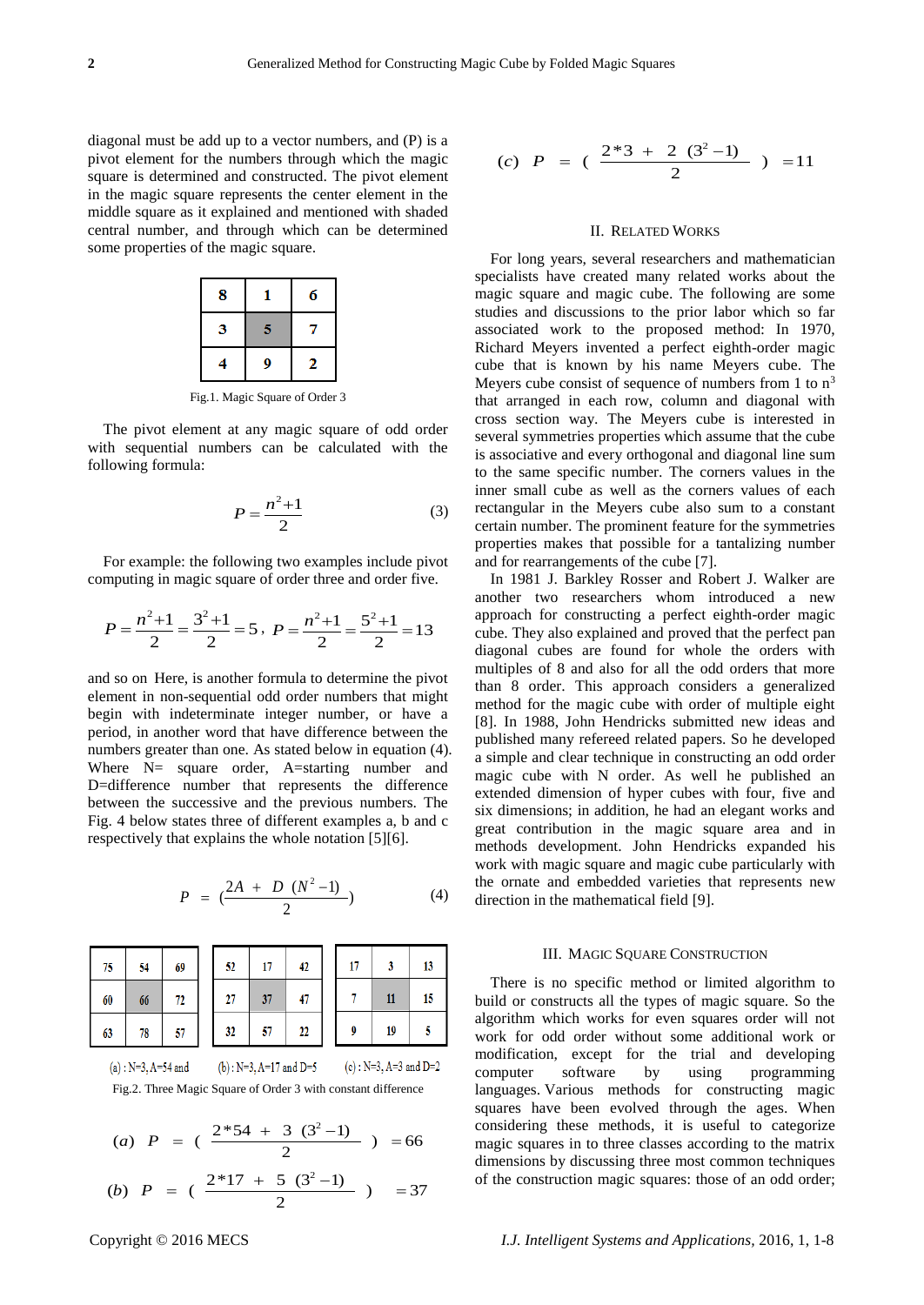those of a singly even order and the doubly even order technique [10].

#### *A. Magic Squares of Odd Order*

One of the easiest of the three types of magic square where the order n is of the form  $2m + 1$ , where m may be any positive integer (1, 2, 3, etc.). The example includes the De la Loubère's method. The matrix dimension will be 3\*3, 5\*5, and 7\*7 and so on. Odd order magic squares are fairly easily constructed by using any one of these method such as pyramid or serrated method and another method like de la Loubere's or the Staircase method, the Lozenge, or the de Meziriac's method [11].

## *B. Magic Squares of a Doubly Even Order*

The Doubly even order squares where the order n is of the form 4m, such as (4, 8, 12, 16, 32, etc.). The order of doubly even square can be divided by 2 and 4. Example includes the Albrecht Dürer's method. The dimension of square matrix will be 4\*4, 8\*8, and 12\*12 and so on. There is no specific or fixed algorithm for constructing the even-order squares. However, there are some methods can be applicant for building magic squares of even orders [12].

#### *C. Magic Squares of a Singly Even Order*

Squares where n is of the form  $2(2m+1) = 4n+2$ , such as (2, 6, 10, 14, 18, 22, etc.). The order of a singly even square can be divided by 2 but not 4. The example includes the Philippe de la Hire's method. The matrix dimension will be  $6*6$ ,  $10*10$ , and  $14*14$  and so on [13].

#### IV. MAGIC SOUARE PROPERTIES

There are several fascinating features and marvelous properties for the normal magic square which rule and determine the general observations and the nature of the magic square's construction that can be listed below [14]:

- The addition of certain number to each number in the square keeps the square magically.
- The multiplication of certain number by each number in the square keeps the square magically.
- The exchange of two columns or two rows from the center of square equidistantly keeps the square magically.
- The magic square of an even order with interchanged quadrants keeps the square magically.
- The magic square of an odd order with rows interchange and partial quadrants maintains the magic square.
- The fantastic properties for the square matrix makes the square "magic" because it contains a distinct positive integers from 1, 2, ..., n<sup>2</sup> and the vector sum for all directions is the same.
- The magic square's order determined by the size or dimension of square matrix.
- The probabilities of construction magic square are increases rapidly with the size or order of magic

square that involves several forms of magic square except the rotations and reflections cases.

## V. MAGIC CUBE

Magic cube is an extension to the magic square with three dimensions or more, that contain an arrangement set of sequence integer numbers from  $1, 2, \ldots$  n<sup>3</sup>. The sum of the entries elements in the rows, columns, and all the diagonals gives the same magic constant of cube. A magic cube construction of order 3 is shown in below Fig. 3 [15].

| 10 | 26 |    | 23 |    | 16 | 9  | 13 | 20 |
|----|----|----|----|----|----|----|----|----|
| 24 |    |    |    | 14 |    |    |    |    |
| 8  | 15 | 19 |    |    |    | າາ |    | 18 |

Fig.3. Magic Cube with Three Dimensions

The magic cube likes the magic square from the point of probability construction that increases dramatically with the order of magic cube. The following magic cube in Fig. 4 represents another direction in the cube construction. The starting element in the diagonal cube begins from one corner of the cube that comprises the upper right dimensions to the lower left corner. This is the smallest normal magic cube of 3x3x3 dimension with sequential numbers from 1 to 27 that are organized in three layers of nine numbers and the magic constant for this cube is sum to 42 [16].



Fig.4. Magic Cube with Sequential Numbers

The Magic Constant (MC) for the normal magic cube (M Cube) can be calculated as follow:

$$
M \quad Cube = \frac{n(n^3+1)}{2} \tag{5}
$$

The magic constant (MC) for a Tesseract or quadrilateral that will be referred by (MT) formula can be calculated as follow:

$$
MT = \frac{n(n^4 + 1)}{2} \tag{6}
$$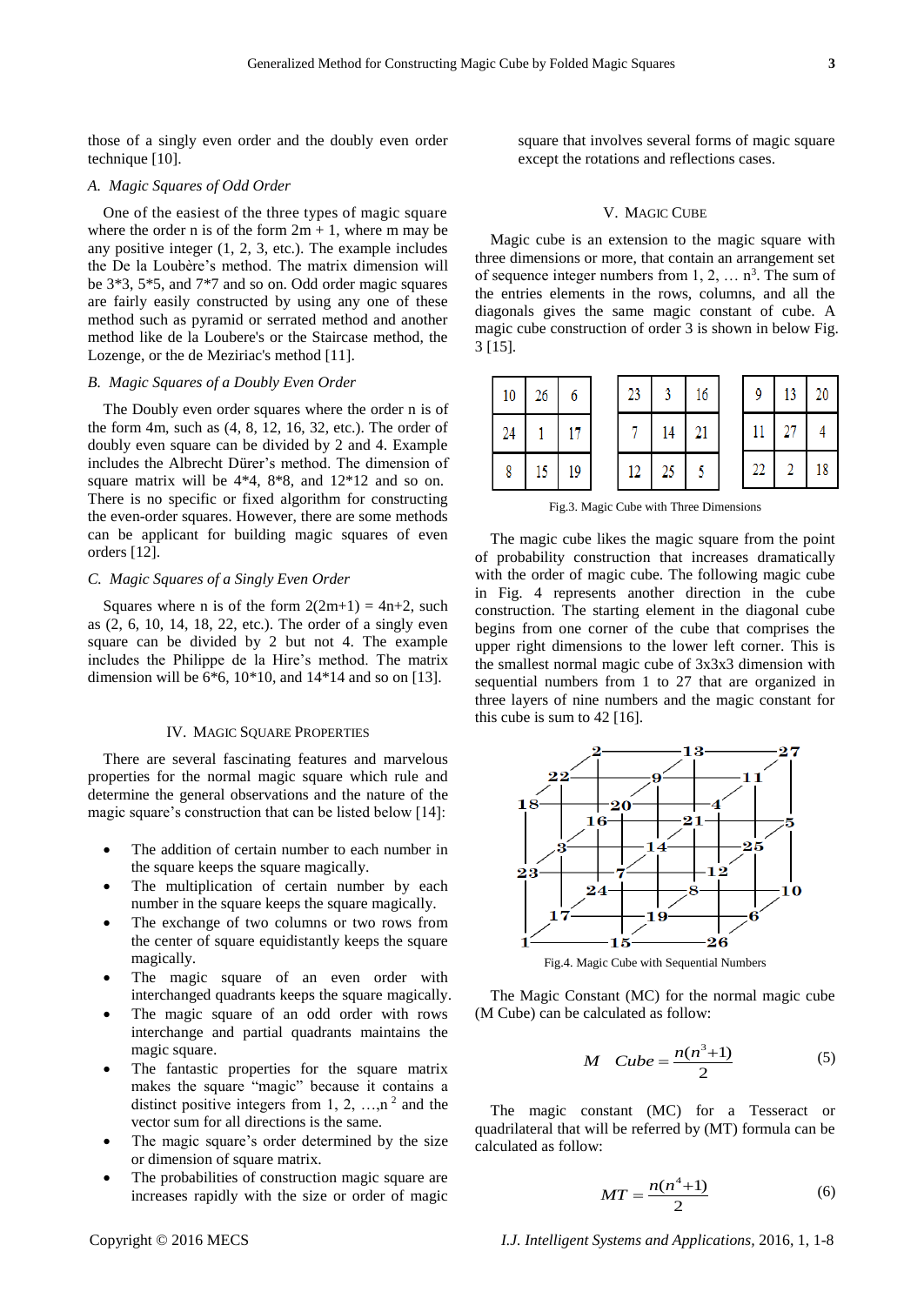The generalization of magic constant of n-dimensional layout such as hypercube can be calculated as follow:

$$
G = \frac{n(n^n + 1)}{2} \tag{7}
$$

Magic cubes are more than playing games with numbers likes the chessboard or Rubik cube, but they substantially depends upon the mathematical rules in their construction. Magic cubes are embedded in several mathematical fields like the number theory, matrices, and combinatorics. There exists an eleven of distinct flat shapes that can be folded-up to construct a shape of cube as stated in the Fig. 5 at the end of paper [17].



Fig.5. Cubes with Different Shapes

The shapes have been colored with three colors (green, yellow and orange) each pair of opposite sides are colored with same color to constitute a folded cube with six surfaces each two opposite surfaces with the same color. The purpose of theses colors is to keep the arrangement of the magic square properly and to maintain the magical properties as we shall explain in the next sections.

## VI. THE PROPOSED METHOD

The construction of magic cube is the most difficult problem that became interesting to researchers in the mathematical sciences for a long time. So the methods that work for an odd order of magic cube will not work for doubly even or singly even methods and vice versa. The proposed method works for all types of magic cube and with any order and it depends basically on the magic square techniques. The proposed method allows constructing several magic cubes with sequential numbers or with constant differences among the series of numbers. The work for six squares (surfaces) will give one magic cube and the work for twelve squares will constitute two magic cubes and so on, so the work should be multiples of six to introduce several cubes regarding the need or to the task requirements. This means each series of six magic squares can be constructed as a magic

cube. The following example explains the core idea for the magic cube construction.

- 1. Build six separated magic square of any order corresponding to the six surfaces of the cube dimensions as shown in Fig. 6 with order three.
- 2. Arrange the six surfaces (squares) of the cube by the following way: the first surface should be put opposite to the sixth surface and the second surface opposite to the fifth surface and finally places the third surface opposite to the forth surface with the corresponding colours respectively.



Fig.6. Cube's Dimensions of Order Three

After constructing and coloring the six surfaces (dimensions) for the magic cube as it illustrated in the previous Fig. 6, the magic constant and the magic sum are computed for each square consecutively. The summation for each pairs of analogues colored square will give the same result as shown in Fig. 7, and in Fig. 8, respectively.



Fig.7. The Magic Constant of the Six Squares

#### $36 + 441 = 477$ ,  $117 + 360 = 477$ ,  $198 + 279 = 477$



108 + 1323= **1431**, 351 + 1080 = **1431**, 594 + 837= **1431**

The magic cube in the previous Fig. 6, is of order three with starting value 0 and the constant difference 3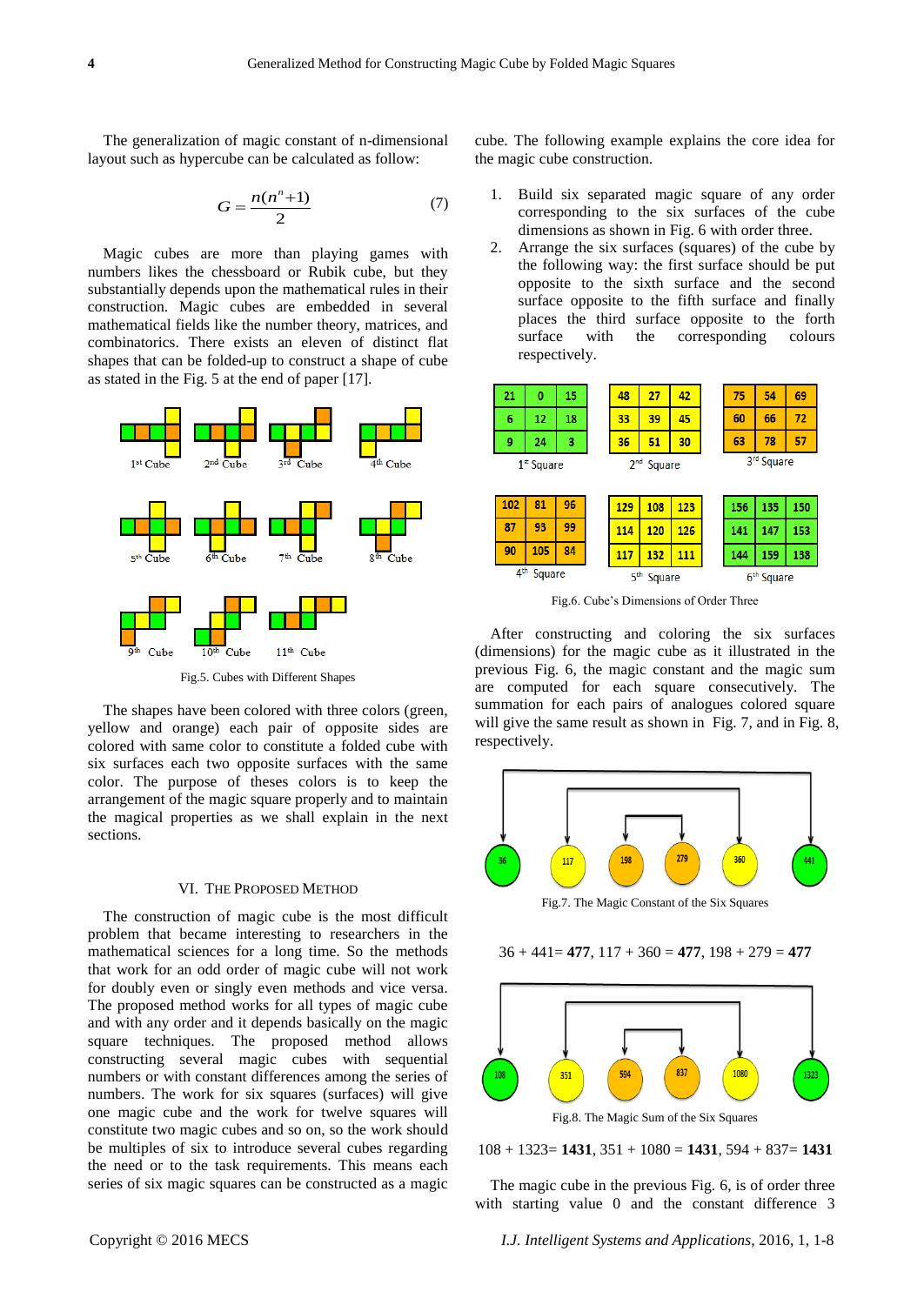between each pair of numbers in the 1<sup>st</sup> Square like the following sequence  $(0, 3, 6, 9...24)$ . The  $2<sup>nd</sup>$  Square starts and ends with the following arrangement (27, 30, 33,  $36...51$ ) and so on until to the last or the  $6<sup>th</sup>$  Square of the cube that starts with the number of 135 and ends with 159. The numerical values mentioned in Table 1 specify some important properties for the magic sum and magic constant for the magic square that symbolizes the dimensions for the cube.

Table 1. Magic Sum (MS) and Magic Constant (MC) Computations

| MC.              | MS                 | MC.                | MS                    |
|------------------|--------------------|--------------------|-----------------------|
| $441 - 360 = 81$ | $1323 - 080 = 243$ | $36 \mod 81 = 36$  | $108 \mod 243 = 108$  |
| $360 - 279 = 81$ | $1080 - 837 = 243$ | $117 \mod 81 = 36$ | $351 \mod 243 = 108$  |
| $279 - 198 = 81$ | $837 - 594 = 243$  | 198 mod $81=36$    | $594 \mod 243 = 108$  |
| $198 - 117 = 81$ | $594 - 351 = 243$  | $279 \mod 81 = 36$ | $837 \mod 243 = 108$  |
| $117 - 36 = 81$  | $351 - 108 = 243$  | $360 \mod 81 = 36$ | $1080 \mod 243 = 108$ |
|                  |                    | 441 mod $81=36$    | $1323 \mod 243 = 108$ |

The following Fig. 9 considers additional completed example of constructing magic cube, which involves six surfaces squares for the cube with doubly even method of order four that contains sequential numbers from 1 to 96.



Fig.9. Cube's Dimensions of Order Four

As it was mentioned earlier in the previous sections that there exist eleven forms of distinct shapes that can be folded-up to construct a cube. The proposed method exploits this feature and fills the squares with different numbers according to the magic square rules to constitute the magic cube. The Fig. 10 at the end of this paper explains the shapes with six dimensions painted with three different colors which construct a cube after they are folded.





Fig.10. (a) Shapes of Magic Cube

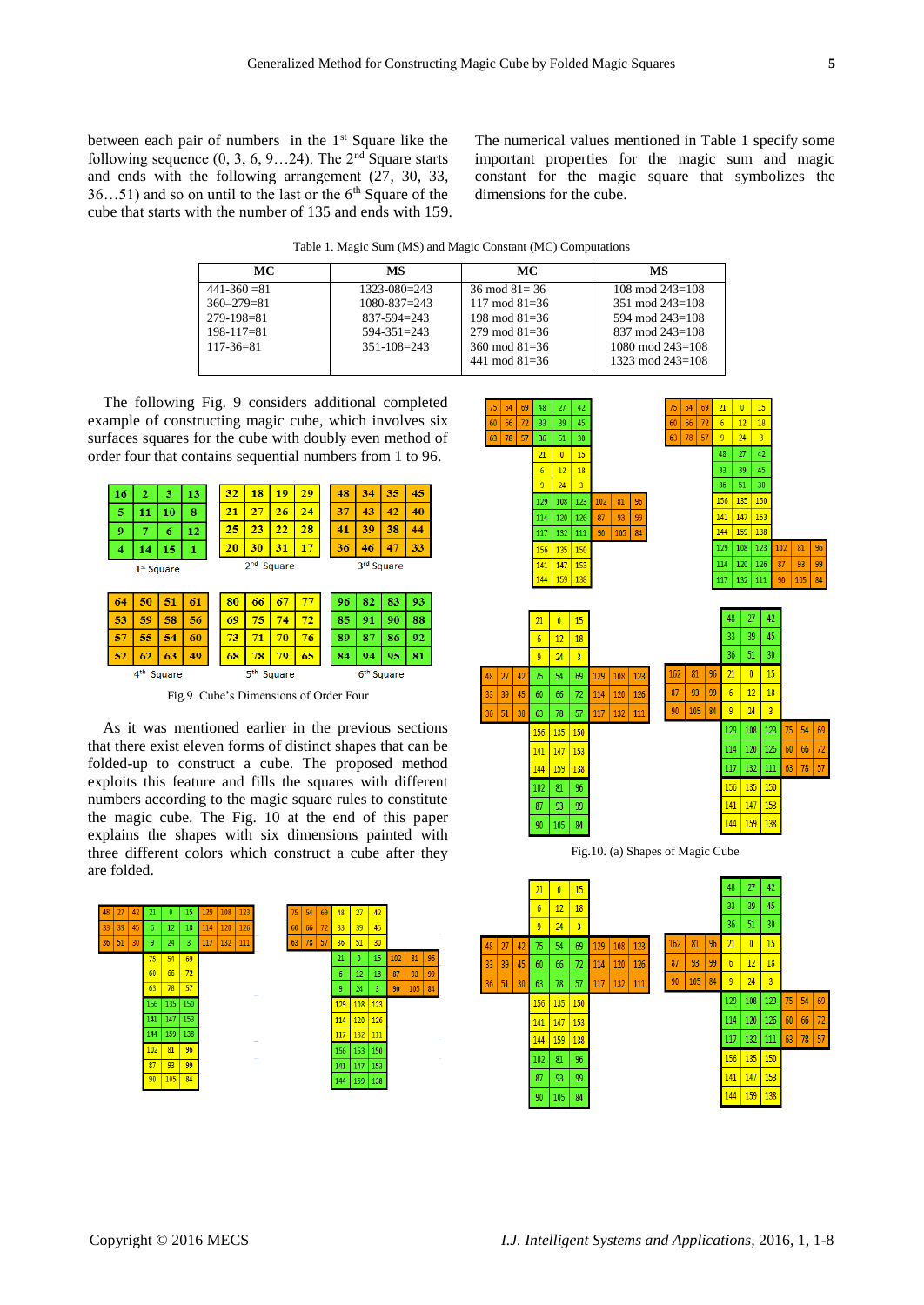

Fig.10. (b) Other Shapes of Magic Cube

## VII. THE CROSS FIGURE OF FOLDED CUBE

The cross shape which states in Fig. 11 below acts one of the several shapes that construct the magic cube, which is selected to be traversed and tested with vertical and horizontal track for the main diagonals values and the secondary diagonals values, from all directions which will produce the same constant number of (954), as shown in Fig. 12 and Fig. 13 respectively. There is no problem or restricted matter in the selection of any shape from the magic cube's shapes else cross shape, where the cross shape is chosen because it is very easy, simple and clear to figure out the procedures of folding in the magic square surfaces. The cross shape will be partitioned into several basic parts in order to study its properties in detail.



Fig.11. Unfolded Magic Cube

The first part will comprise the two diagonals that comprise the main and secondary diagonals for the matrices of magic cube with circular movement in both directions vertically and horizontally as shown in Fig. 12 and Fig. 13 respectively.



Fig.13. The Vertical and Horizontal Track of Main Diagonals

The second part of the cube will involve the rows and columns of magic cube with circular movement in both directions vertically and horizontally and the traversing process that comprises the tracks of values with rows and columns of the magic cube from all directions. These operations also will produce the same constant number of (954) as it is explained in Fig. 14 and Fig. 15 respectively.

|                                                   |  |  |  |  |  |  |  |  |  |  | 102   81   96 <mark>  48   27   42  </mark> 75   54   69 <mark>  129   108   123  </mark> |
|---------------------------------------------------|--|--|--|--|--|--|--|--|--|--|-------------------------------------------------------------------------------------------|
|                                                   |  |  |  |  |  |  |  |  |  |  |                                                                                           |
|                                                   |  |  |  |  |  |  |  |  |  |  | 87   93   99   33   39   45   60   66   72   114   120   126                              |
|                                                   |  |  |  |  |  |  |  |  |  |  |                                                                                           |
|                                                   |  |  |  |  |  |  |  |  |  |  | 90   105   84 <mark>  36   51   30   63   78   57   117   132   111  </mark>              |
|                                                   |  |  |  |  |  |  |  |  |  |  |                                                                                           |
| Fig. 14. The Vertical Track of Cube's Rows Values |  |  |  |  |  |  |  |  |  |  |                                                                                           |

|  |  | 90   87   102   144   141   156   63   60   75   9   6   21  |  |  |  |
|--|--|--------------------------------------------------------------|--|--|--|
|  |  |                                                              |  |  |  |
|  |  | 105   93   81   159   147   135   78   66   54   24   12   0 |  |  |  |
|  |  |                                                              |  |  |  |
|  |  | 84 99 96 138 153 150 57 72 69 3 18 15                        |  |  |  |
|  |  |                                                              |  |  |  |

Fig.15. The Horizontal Track of Cube's Columns Values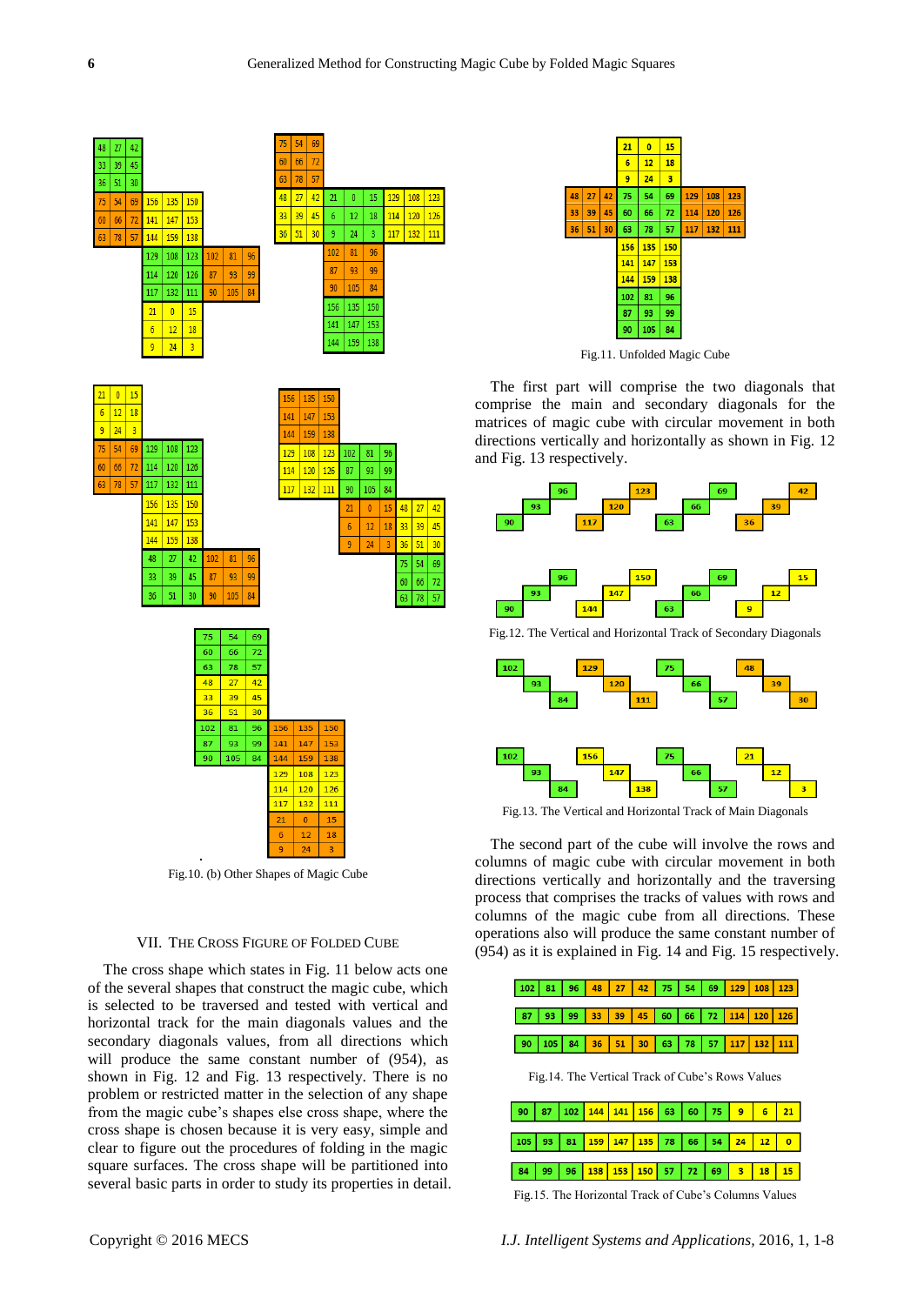#### VIII. ADVANTAGES AND LIMITATIONS

There are several pros and cons for the construction of the proposed model of the magic cube that can be listed as follows:

*A. The Advantages of the Proposed Model of Magic Cube*

- It is an easy, elegant and fast method that requires no substantial efforts in its construction, since it depends upon the tradition magic square methods.
- The proposed method considers a generalized technique to any order of magic cube those of an odd order, even order and doubly even order.
- The proposed method does not require much of thinking or deep understanding in the cube geometry field and does not need long experience in the cube comprehension design or mathematical background.
- The vertical track, horizontal track or diagonals track of values give the same magic constant of cube and the same magic sum of cub that keeps the cube magically.
- The proposed approach work with cube of six dimension or six faces in opposite to the methods those work with three dimensions.
- *B. The Limitations of the Proposed Model of Magic Cube*
	- The construction of the proposed magic cube has no independent clue, since it is based mainly on the magic square techniques.
	- The construction of this cube is not based on the specific algorithm of magic square, because it will need different algorithms according to the dimension of square through which it is constructed.
	- In spite of the proposed method is easy and does not need the mathematical background, but it requires some knowledge or experience in the magic square methods.

## IX. APPLICATIONS OF THE PROPOSED MAGIC CUBE

Magic cube has fascinating and delightful features and appeals to everyone, but has no specific applications. Recently several published research papers embed the magic square and magic cube and exploited their properties in many aspects and in several scopes such as:

- 1. Cryptography and Information Security.
- 2. Public Key and Secret Sharing.
- 3. Remote Access Control.
- 4. Applied Mathematics.
- 5. Number Theory.
- 6. Determinants and Matrices Field.
- 7. Coding and error Correctness

### X. CONCLUSIONS

The proposed method is considered the simplest and nearly the fastest method to construct the magic cube since it is based on the traditional magic square methods and can be constructed with any order easily. There is no existence for any real difficulty in the construction of any magic cube with this technique, because it depends upon the folded process for the magic square, and does not need any geometrical measurements. Several studies have been published in the past from different academic researchers about the magic cube, but did not satisfy the objective. Some of these proposed methods were limited for specific order and the other were appropriate just for odd order and the last category included the magic cube only with three or five faces (dimensions). The most obvious conclusions that can be drawn from this paper are the construction of magic cube with six faces and with any order as well as with unspecific or unlimited starting number, which makes the method generalized.

#### ACKNOWLEDGMENT

The authors would like to thank Dr. Hazim Hakoosh for his great efforts and they are grateful for his valuable comments and suggestions from the grammatical term.

## **REFERENCES**

- [1] Evel´ın Fonseca Cruz and Enguerran Grandchamp, "Heuristic Method to Find Magic Squares", IEEE Computer Society, 15th International Conference on Computational Science and Engineering 2012.
- [2] Pickover, C. A.: The Zen of Magic Square, Circles and Stars: An Exhibition of Surprising Structures Across Dimensions, NJ: Princeton University Press, 2002.
- [3] B L Kaul, "Generalization of Magic Square (Numerical Logic)  $3\times3$  and its Multiples  $(3\times3) \times (3\times3)$ ", I.J. Intelligent Systems and Applications, 2013, 01, 90-97
- [4] H. D. Heinz & J. R. Hendricks, "MAGIC SQUARE LEXICON: ILLUSTRATED", Copyright © 2000 by Harvey D. Heinz.
- [5] B L Kaul and Ramveer Singh Generalization of Magic Square (Numerical Logic)  $3 \times 3$  and its Multiples ( $3 \times 3$ )  $\times$ (3×3), I.J. Intelligent Systems and Applications, 2013, 01, 90-97.
- [6] Tomba I and Shibiraj N, "Improved Technique for Constructing Doubly-even Magic Squares using Basic Latin Squares", International Journal of Scientific and Research Publications, Volume 3, Issue 6, June 2013.
- [7] John Hendricks, "The Diagonal Rule for Magic Cubes of Odd Order," Journal of Recreational Mathematics 20(4):192—195 (1988).
- [8] William H. Benson and Oswald Jacoby, "MAGIC CUBES New Recreations", Dover Publications, Inc., in 1981.
- [9] C.A. Pickover, The Zen of magic squares, circles, and stars, Princeton University Press, Princeton, NJ, 2002.
- [10] D.I. George, J.Sai Geetha and K.Mani, "Add-on Security Level for Public Key Cryptosystem using Magic Rectangle with Column/Row Shifting", International Journal of Computer Applications (0975 – 8887) Volume 96– No.14, pp. 38-43, June 2014.